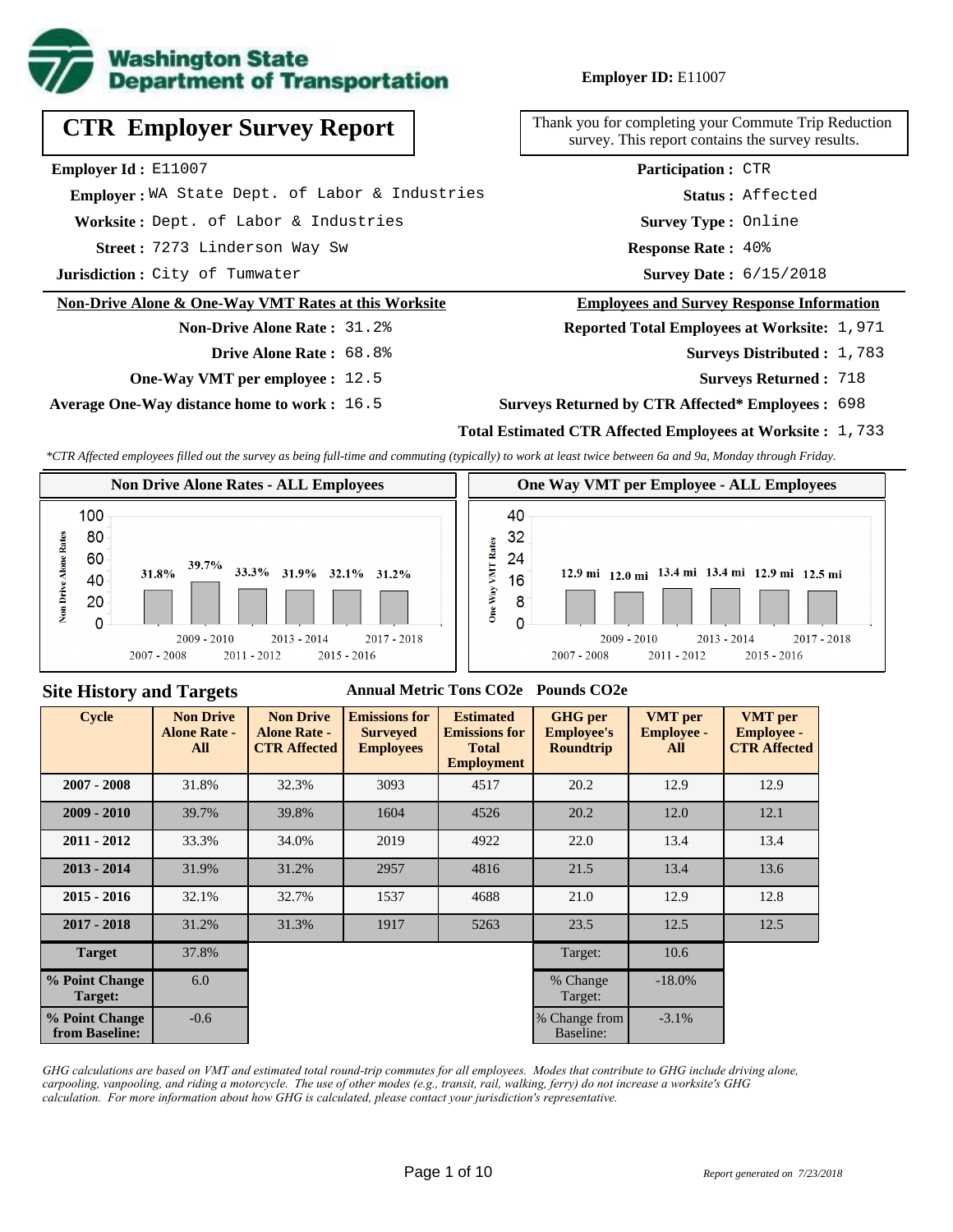# **Washington State<br>Department of Transportation**

## **Commute Trips By Mode - All Employees**

**Used Ferry As Walk On**

**Q.4: Last week, what type of transportation did you use each day to commute TO your usual work location? (Mode used for the longest distance.)**



*\* Motorcycle-1 is now included in Drive Alone and Motorcycle-2 is included in Carpool. Information about these trips is still available by request.*

**Other** 36 1.0% 0.6% 13 1.8% 1.5%

 $0 \t 0.0\% \t 0.0\% \t 0.0\%$  0.0% 0.0% 0.0%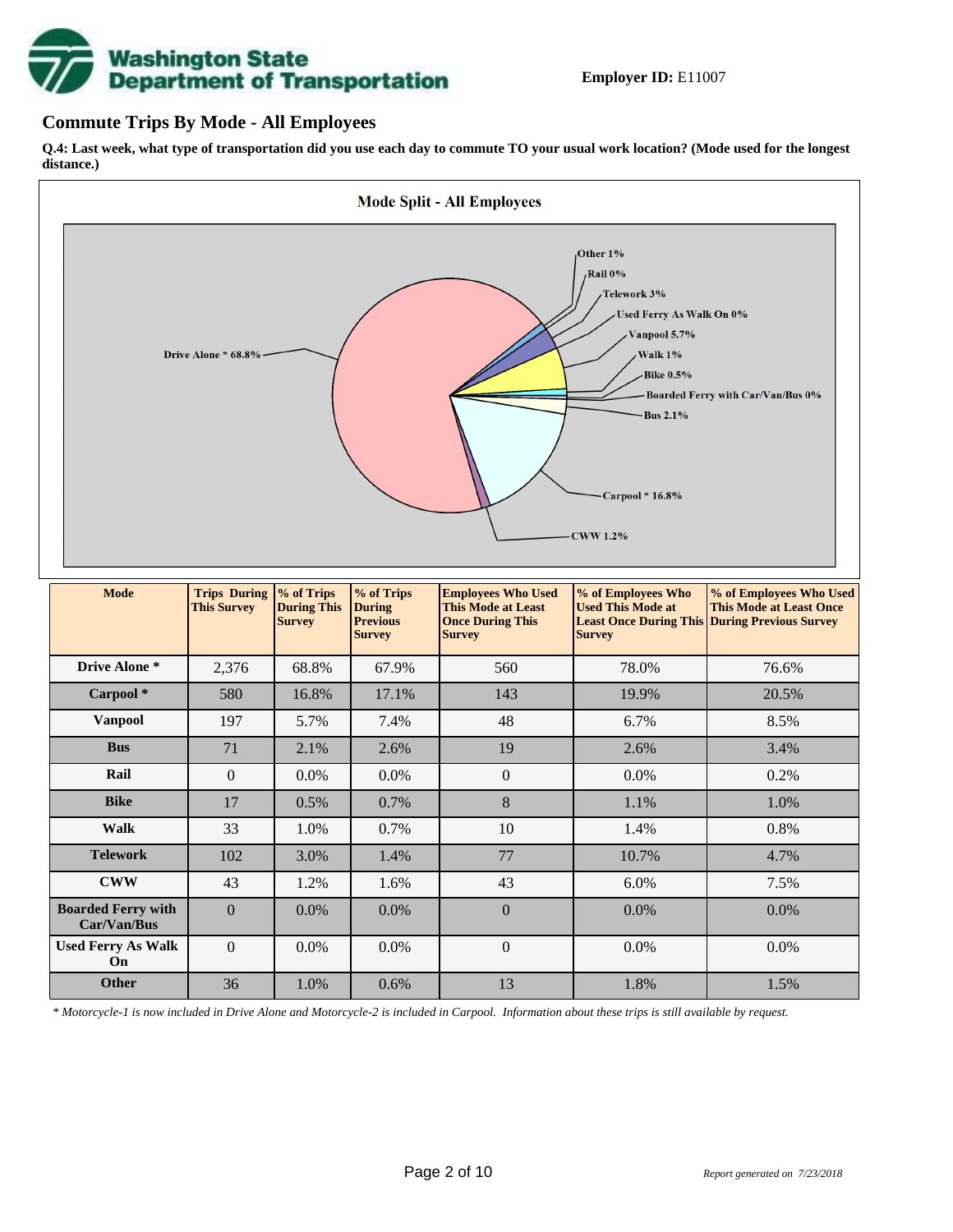

## **Commute Trips By Mode - Affected Employees**

**Q.4: Last week, what type of transportation did you use each day to commute TO your usual work location? (Mode used for the longest distance.)**



*\* Motorcycle-1 is now included in Drive Alone and Motorcycle-2 is included in Carpool. Information about these trips is still available by request.*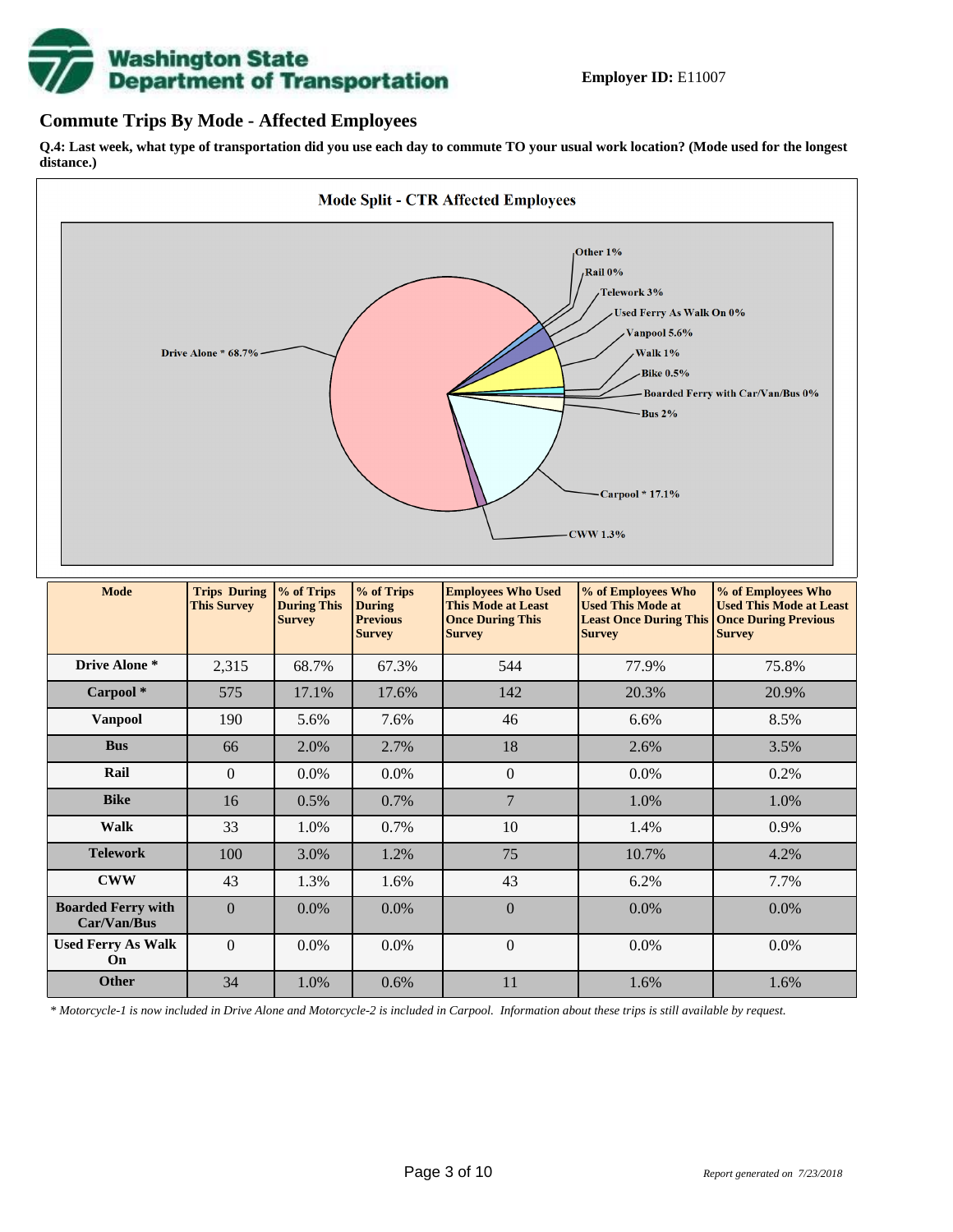

# **Alternative Modes - Number of Employees Who Used a Non-Drive Alone Mode:**

| <b>Non-Drive Alone</b><br><b>Number Of Days</b> | Exactly this $#$ of<br><b>Employees</b> | <b>Exactly this % of</b><br><b>Employees</b> | At least # of<br><b>Employees</b> | At least % of<br>employees |
|-------------------------------------------------|-----------------------------------------|----------------------------------------------|-----------------------------------|----------------------------|
| 0 Day                                           | 407                                     | 57%                                          | 718                               | 100%                       |
| 1 Days                                          | 71                                      | 10%                                          | 311                               | 43%                        |
| 2 Days                                          | 27                                      | 4%                                           | 240                               | 33%                        |
| 3 Days                                          | 33                                      | 5%                                           | 213                               | 30%                        |
| 4 Days                                          | 50                                      | 7%                                           | 180                               | 25%                        |
| 5 Days                                          | 127                                     | 18%                                          | 130                               | 18%                        |
| <b>6 or More Days</b>                           | 3                                       | 0%                                           | 3                                 | 0%                         |

## **Count by Occupancy of Carpools and Vanpools**

**Q.5 If you used a carpool or vanpool as part of your commute, how many people (age 16 or older) are usually in the vehicle?**

| <b>Ridesharing Occupancy</b> | <b>Mode</b> | <b>Response Count</b> |
|------------------------------|-------------|-----------------------|
| $2*$                         | Carpool     | 508                   |
| 3                            | Carpool     | 67                    |
| 4                            | Carpool     | 4                     |
| 5                            | Carpool     | $\boldsymbol{0}$      |
| >5                           | Carpool     | 1                     |
| $<$ 5                        | Vanpool     | 57                    |
| 5                            | Vanpool     | 53                    |
| 6                            | Vanpool     | 30                    |
| 7                            | Vanpool     | 18                    |
| 8                            | Vanpool     | 8                     |
| 9                            | Vanpool     | 18                    |
| 10                           | Vanpool     | $\boldsymbol{0}$      |
| 11                           | Vanpool     | $\overline{4}$        |
| 12                           | Vanpool     | 9                     |
| 13                           | Vanpool     | $\boldsymbol{0}$      |
| 14                           | Vanpool     | $\overline{0}$        |
| >14                          | Vanpool     | $\boldsymbol{0}$      |

\* Motorcycle-2 counted with Carpool-2 for this table.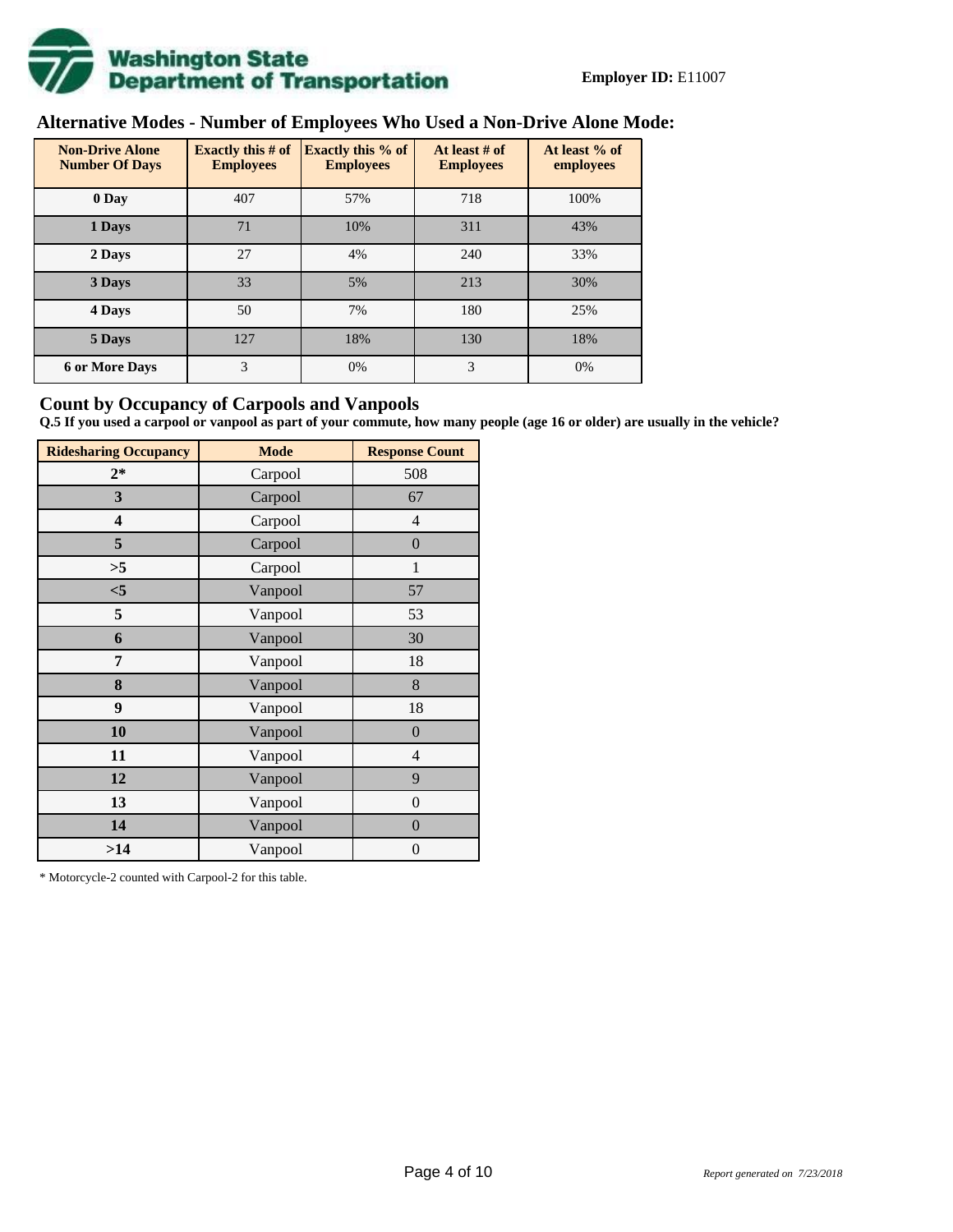

# **Reported Work Schedule - All Employees**

**Q.8 Which of the following best describes your work schedule?**

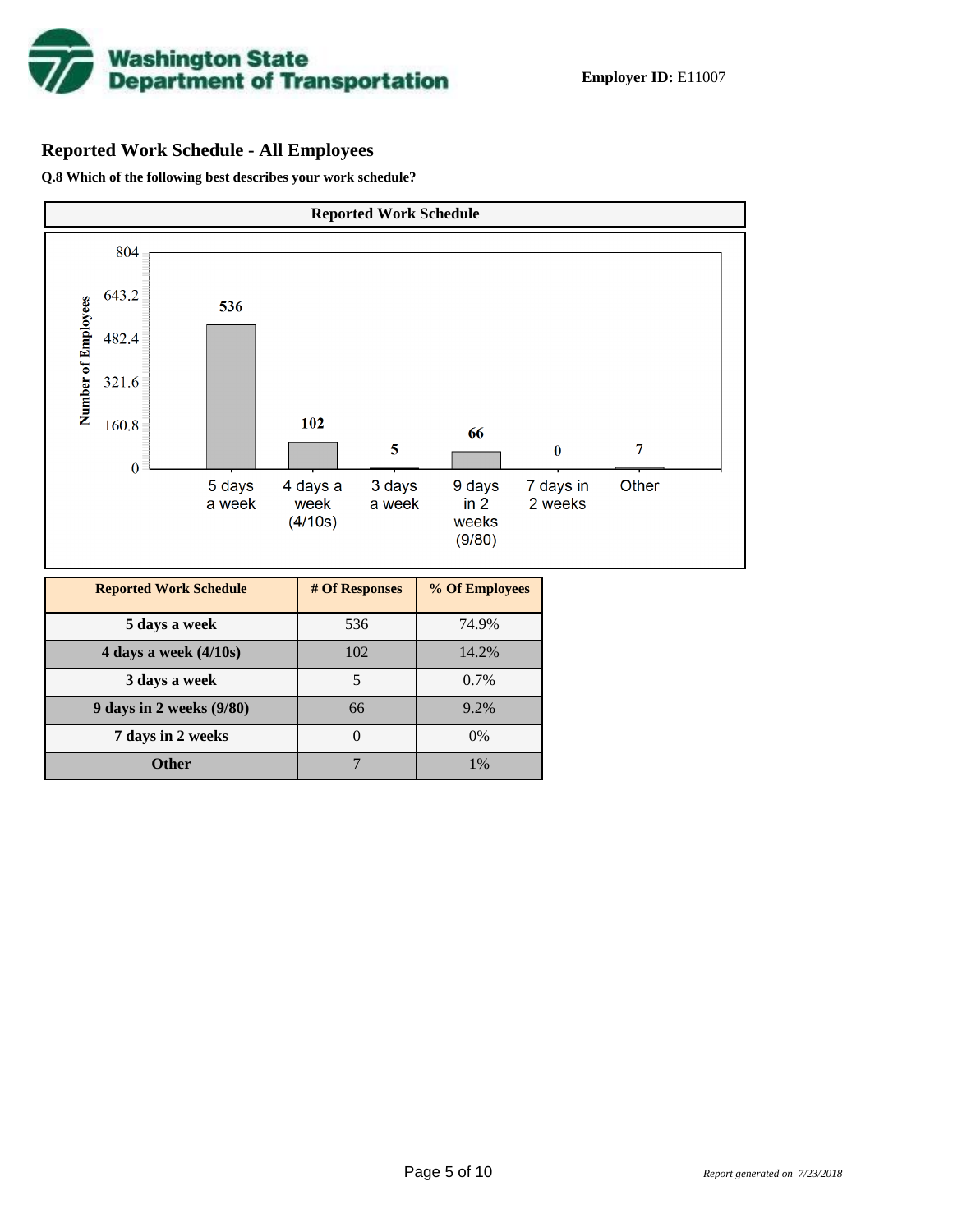

## **Parking and Telework**

**Q.9: On the most recent day that you drove alone to work, did you pay to park? (Mark "yes" if you paid that day, if you prepaid, if you are billed later, or if the cost of parking is deducted from your paycheck.)**



**Q.10: How many days do you typically telework?**

| <b>Telework Frequency</b>           | # of Responses | % of Responses |
|-------------------------------------|----------------|----------------|
| No Answer/Blank                     |                | 0.1%           |
| I don't telework                    | 494            | 68.8%          |
| Occasionally, on an as-needed basis | 119            | 16.6%          |
| 1-2 days/month                      | 34             | 4.7%           |
| 1 day/week                          | 46             | 6.4%           |
| 2 days/week                         | 20             | 2.8%           |
| 3 days/week                         | 4              | 0.6%           |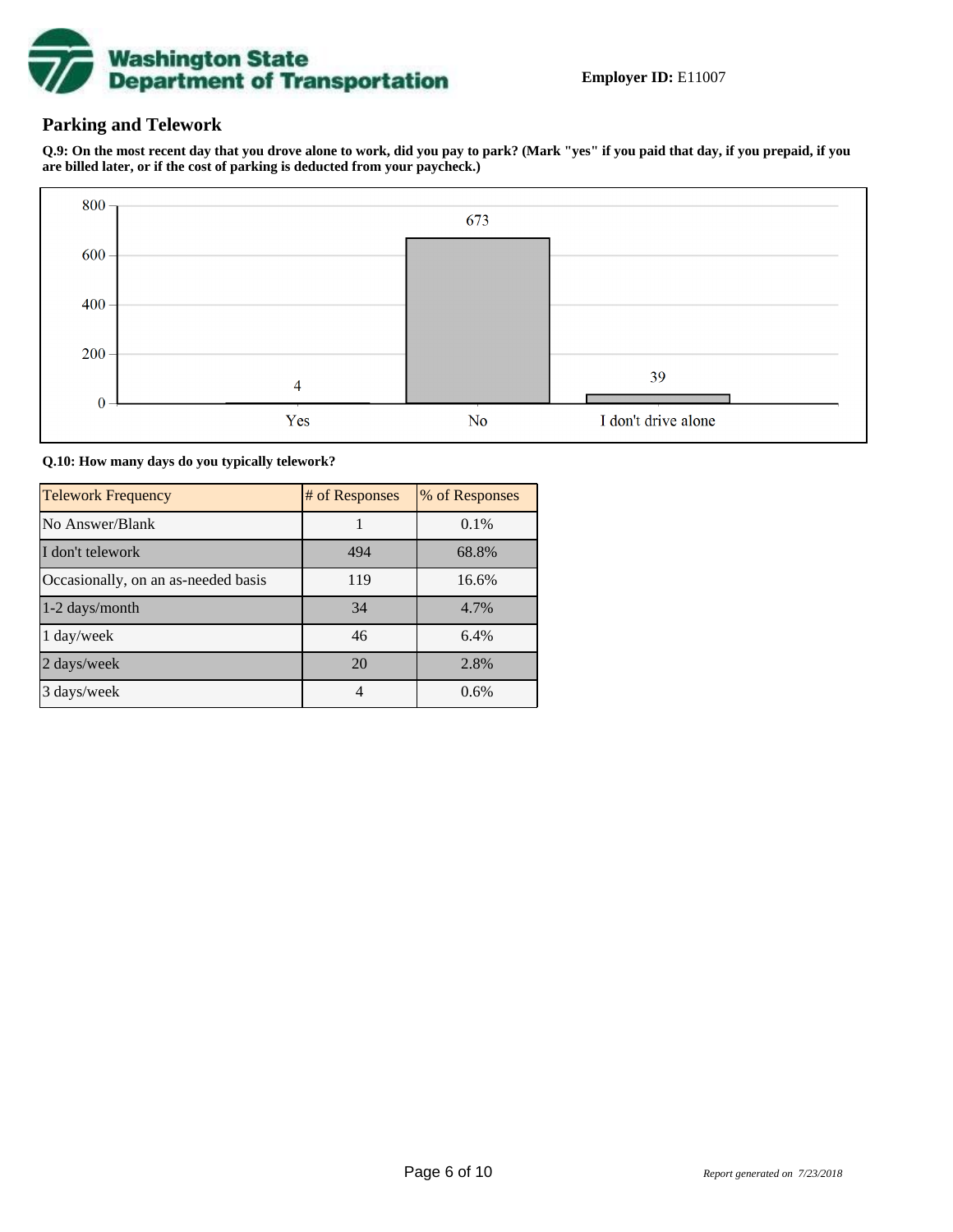

# **Reasons for driving alone to work/not driving alone to work**

**Q11. When you do not drive alone to work, what are the three most important reasons?**

| <b>Question Text</b>                                           | # of Responses | % of Responses |
|----------------------------------------------------------------|----------------|----------------|
| Financial incentives for carpooling, bicycling or walking.     | 244            | 18.5%          |
| To save money                                                  | 234            | 17.8%          |
| Environmental and community benefits                           | 138            | 10.5%          |
| Other                                                          | 135            | 10.3%          |
| Personal health or well-being                                  | 123            | 9.3%           |
| I have the option of teleworking                               | 110            | 8.4%           |
| Free or subsidized bus, train, vanpool pass or fare benefit    | 104            | 7.9%           |
| Preferred/reserved carpool/vanpool parking is provided         | 80             | 6.1%           |
| Driving myself is not an option                                | 49             | 3.7%           |
| Emergency ride home is provided                                | 46             | 3.5%           |
| Cost of parking or lack of parking                             | 27             | 2.1%           |
| To save time using the HOV lane                                | 15             | 1.1%           |
| I receive a financial incentive for giving up my parking space | 11             | 0.8%           |

#### **Q12. When you drive alone to work, what are the three most important reasons?**

| <b>Question Text</b>                                      | # of Responses | % of Responses |
|-----------------------------------------------------------|----------------|----------------|
| I like the convenience of having my car                   | 453            | 27.5%          |
| Family care or similar obligations                        | 327            | 19.9%          |
| Riding the bus or train is inconvenient or takes too long | 321            | 19.5%          |
| <b>Other</b>                                              | 238            | 14.5%          |
| My commute distance is too short                          | 135            | 8.2%           |
| Bicycling or walking isn't safe                           | 107            | 6.5%           |
| I need more information on alternative modes              | 31             | 1.9%           |
| My job requires me to use my car for work                 | 28             | 1.7%           |
| There isn't any secure or covered bicycle parking         | 6              | 0.4%           |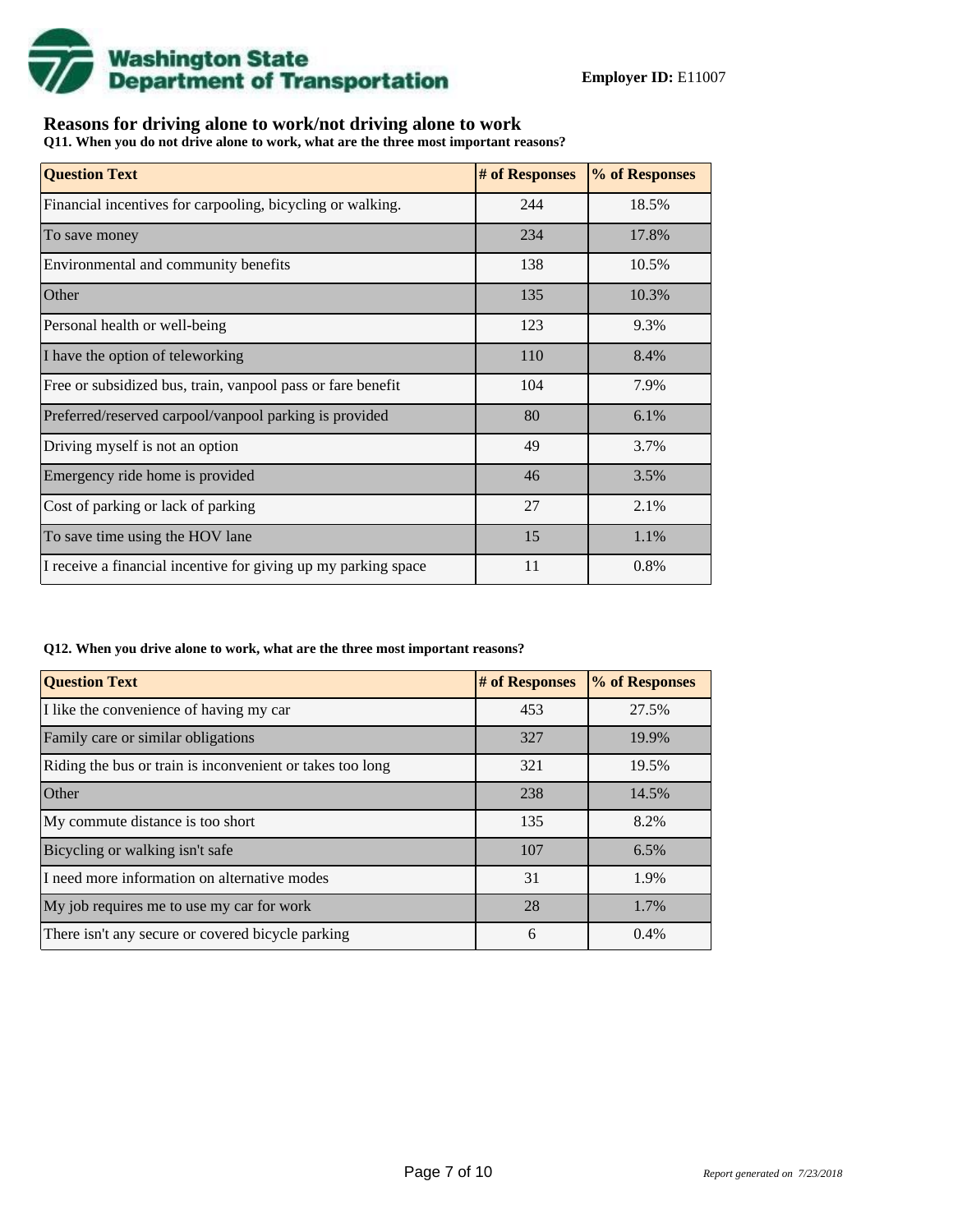

# **Commute Mode By ZipCode for All Employees**

**Q6. What is your home zip code?**

|               |                        |                            |                    | <b>Weekly Count of Trips By Mode</b> |                  |                  |                  |                  |                  |                  |                  |                  |                     |                  |                  |
|---------------|------------------------|----------------------------|--------------------|--------------------------------------|------------------|------------------|------------------|------------------|------------------|------------------|------------------|------------------|---------------------|------------------|------------------|
| Home Zip code | <b>Total Employees</b> | <b>Employee Percentage</b> | <b>Drive Alone</b> | Carpool                              | <b>Vanpool</b>   | Motorcycle       | <b>Bus</b>       | Train            | <b>Bike</b>      | <b>Walk</b>      | Telework         | <b>CWW</b>       | Ferry (Car/Van/Bus) | Ferry (walk-on)  | <b>Other</b>     |
| 98501         | 113                    | 15.74%                     | 401                | 63                                   | $\boldsymbol{0}$ | $\mathbf{1}$     | 25               | $\boldsymbol{0}$ | 9                | 23               | $\overline{7}$   | $\sqrt{6}$       | $\mathbf{0}$        | $\boldsymbol{0}$ | $\boldsymbol{7}$ |
| 98512         | 99                     | 13.79%                     | 381                | 74                                   | $\boldsymbol{0}$ | 5                | 9                | $\boldsymbol{0}$ | $\boldsymbol{0}$ | $\overline{2}$   | $\boldsymbol{7}$ | $\overline{4}$   | $\boldsymbol{0}$    | $\boldsymbol{0}$ | $\sqrt{2}$       |
| 98503         | 59                     | 8.22%                      | 165                | 98                                   | $\boldsymbol{0}$ | $\boldsymbol{0}$ | 11               | $\boldsymbol{0}$ | $\boldsymbol{0}$ | $\boldsymbol{0}$ | 11               | $\mathbf{1}$     | $\boldsymbol{0}$    | $\boldsymbol{0}$ | $\,1$            |
| 98513         | 58                     | 8.08%                      | 239                | 23                                   | $\boldsymbol{0}$ | 3                | $\overline{2}$   | $\boldsymbol{0}$ | $\mathbf{0}$     | 3                | 6                | 6                | $\boldsymbol{0}$    | $\boldsymbol{0}$ | $\sqrt{2}$       |
| 98502         | 55                     | 7.66%                      | 191                | 38                                   | $\boldsymbol{0}$ | $\boldsymbol{0}$ | 14               | $\boldsymbol{0}$ | 3                | $\boldsymbol{0}$ | $\boldsymbol{7}$ | 3                | $\boldsymbol{0}$    | $\boldsymbol{0}$ | 5                |
| 98506         | 39                     | 5.43%                      | 130                | 42                                   | $\boldsymbol{0}$ | $\boldsymbol{0}$ | $\mathbf{1}$     | $\boldsymbol{0}$ | $\overline{2}$   | $\boldsymbol{0}$ | 12               | $\overline{c}$   | $\boldsymbol{0}$    | $\boldsymbol{0}$ | $\,1$            |
| 98579         | 38                     | 5.29%                      | 127                | 36                                   | 5                | $\boldsymbol{0}$ | $\boldsymbol{0}$ | $\boldsymbol{0}$ | $\boldsymbol{0}$ | $\boldsymbol{0}$ | $\boldsymbol{7}$ | $\mathfrak{Z}$   | $\boldsymbol{0}$    | $\boldsymbol{0}$ | $\boldsymbol{0}$ |
| 98516         | 29                     | 4.04%                      | 120                | 22                                   | $\boldsymbol{0}$ | $\boldsymbol{0}$ | $\boldsymbol{0}$ | $\boldsymbol{0}$ | $\overline{0}$   | $\boldsymbol{0}$ | $\boldsymbol{0}$ | $\mathbf{1}$     | $\boldsymbol{0}$    | $\boldsymbol{0}$ | $\boldsymbol{0}$ |
| 98531         | $27\,$                 | 3.76%                      | 82                 | 13                                   | 29               | $\boldsymbol{0}$ | $\boldsymbol{0}$ | $\boldsymbol{0}$ | $\boldsymbol{0}$ | $\boldsymbol{0}$ | $\overline{4}$   | $\mathbf{1}$     | $\boldsymbol{0}$    | $\boldsymbol{0}$ | $\boldsymbol{0}$ |
| 98589         | $27\,$                 | 3.76%                      | 87                 | 31                                   | $\boldsymbol{0}$ | $\mathbf{1}$     | $\boldsymbol{0}$ | $\boldsymbol{0}$ | $\overline{0}$   | $\boldsymbol{0}$ | $\boldsymbol{7}$ | $\mathbf{1}$     | $\boldsymbol{0}$    | $\boldsymbol{0}$ | 5                |
| 98532         | 25                     | 3.48%                      | 52                 | 35                                   | 30               | $\boldsymbol{0}$ | $\boldsymbol{0}$ | $\boldsymbol{0}$ | $\boldsymbol{0}$ | $\boldsymbol{0}$ | 3                | $\overline{c}$   | $\boldsymbol{0}$    | $\boldsymbol{0}$ | $\boldsymbol{0}$ |
| 98584         | 22                     | 3.06%                      | 62                 | 21                                   | $\boldsymbol{7}$ | $\mathbf{1}$     | $\boldsymbol{0}$ | $\boldsymbol{0}$ | $\boldsymbol{0}$ | $\boldsymbol{0}$ | 6                | 6                | $\boldsymbol{0}$    | $\boldsymbol{0}$ | $\boldsymbol{0}$ |
| 98597         | $11\,$                 | 1.53%                      | 45                 | 5                                    | $\overline{4}$   | $\mathbf{1}$     | $\boldsymbol{0}$ | $\boldsymbol{0}$ | $\boldsymbol{0}$ | $\boldsymbol{0}$ | $\overline{2}$   | $\boldsymbol{0}$ | $\boldsymbol{0}$    | $\boldsymbol{0}$ | $\boldsymbol{0}$ |
| 98507         | 10                     | 1.39%                      | 26                 | 5                                    | 9                | $\boldsymbol{0}$ | 5                | $\boldsymbol{0}$ | $\overline{0}$   | $\boldsymbol{0}$ | $\boldsymbol{0}$ | $\boldsymbol{0}$ | $\boldsymbol{0}$    | $\boldsymbol{0}$ | $\boldsymbol{0}$ |
| 98557         | $\sqrt{6}$             | 0.84%                      | 18                 | 10                                   | $\boldsymbol{0}$ | $\boldsymbol{0}$ | $\boldsymbol{0}$ | $\boldsymbol{0}$ | $\boldsymbol{0}$ | $\boldsymbol{0}$ | $\boldsymbol{0}$ | $\mathbf{1}$     | $\boldsymbol{0}$    | $\boldsymbol{0}$ | $\boldsymbol{0}$ |
| 98576         | 6                      | 0.84%                      | 22                 | $\boldsymbol{0}$                     | 5                | $\boldsymbol{0}$ | $\boldsymbol{0}$ | $\boldsymbol{0}$ | $\mathbf{0}$     | $\boldsymbol{0}$ | $\overline{2}$   | $\boldsymbol{0}$ | $\boldsymbol{0}$    | $\boldsymbol{0}$ | $\boldsymbol{0}$ |
| 98404         | 5                      | $0.70\%$                   | $\overline{4}$     | $\mathbf{0}$                         | 19               | $\boldsymbol{0}$ | $\boldsymbol{0}$ | $\boldsymbol{0}$ | $\boldsymbol{0}$ | $\boldsymbol{0}$ | $\boldsymbol{0}$ | $\boldsymbol{0}$ | $\boldsymbol{0}$    | $\boldsymbol{0}$ | $\boldsymbol{0}$ |
| 98596         | 5                      | 0.70%                      | 15                 | $\overline{4}$                       | $\boldsymbol{0}$ | $\boldsymbol{0}$ | $\boldsymbol{0}$ | $\boldsymbol{0}$ | $\overline{0}$   | $\boldsymbol{0}$ | $\boldsymbol{0}$ | $\boldsymbol{0}$ | $\boldsymbol{0}$    | $\boldsymbol{0}$ | $\overline{0}$   |
| 98466         | $\overline{4}$         | 0.56%                      | 9                  | $\boldsymbol{0}$                     | $8\,$            | $\boldsymbol{0}$ | $\boldsymbol{0}$ | $\boldsymbol{0}$ | $\overline{0}$   | $\boldsymbol{0}$ | $\mathbf{1}$     | $\mathbf{1}$     | $\boldsymbol{0}$    | $\boldsymbol{0}$ | $\boldsymbol{0}$ |
| 98498         | $\overline{4}$         | 0.56%                      | 10                 | $\boldsymbol{0}$                     | $8\,$            | $\boldsymbol{0}$ | $\boldsymbol{0}$ | $\boldsymbol{0}$ | $\boldsymbol{0}$ | $\boldsymbol{0}$ | $\boldsymbol{0}$ | $\boldsymbol{0}$ | $\boldsymbol{0}$    | $\boldsymbol{0}$ | $\boldsymbol{0}$ |
| 98541         | $\overline{4}$         | 0.56%                      | 13                 | $\mathfrak{Z}$                       | $\overline{3}$   | $\boldsymbol{0}$ | $\boldsymbol{0}$ | $\boldsymbol{0}$ | $\overline{0}$   | $\boldsymbol{0}$ | $\boldsymbol{0}$ | $\boldsymbol{0}$ | $\boldsymbol{0}$    | $\boldsymbol{0}$ | $\boldsymbol{0}$ |
| 98388         | $\overline{3}$         | 0.42%                      | 9                  | $\boldsymbol{0}$                     | $\overline{2}$   | $\boldsymbol{0}$ | $\boldsymbol{0}$ | $\boldsymbol{0}$ | $\boldsymbol{0}$ | $\boldsymbol{0}$ | $\mathbf{1}$     | $\boldsymbol{0}$ | $\boldsymbol{0}$    | $\boldsymbol{0}$ | $\boldsymbol{0}$ |
| 98444         | $\overline{3}$         | 0.42%                      | $\overline{3}$     | 5                                    | $\overline{2}$   | $\boldsymbol{0}$ | $\overline{4}$   | $\mathbf{0}$     | $\overline{0}$   | $\boldsymbol{0}$ | $\mathbf{1}$     | $\boldsymbol{0}$ | $\boldsymbol{0}$    | $\boldsymbol{0}$ | $\boldsymbol{0}$ |
| 98504         | $\overline{3}$         | 0.42%                      | 10                 | 5                                    | $\boldsymbol{0}$ | $\boldsymbol{0}$ | $\boldsymbol{0}$ | $\boldsymbol{0}$ | $\boldsymbol{0}$ | $\boldsymbol{0}$ | $\boldsymbol{0}$ | $\boldsymbol{0}$ | $\boldsymbol{0}$    | $\boldsymbol{0}$ | $\boldsymbol{0}$ |
| 98568         | $\overline{3}$         | 0.42%                      | 14                 | $\boldsymbol{0}$                     | $\boldsymbol{0}$ | $\boldsymbol{0}$ | $\boldsymbol{0}$ | $\boldsymbol{0}$ | $\overline{0}$   | $\boldsymbol{0}$ | $\boldsymbol{0}$ | $\boldsymbol{0}$ | $\boldsymbol{0}$    | $\boldsymbol{0}$ | $\boldsymbol{0}$ |
| 98004         | $\overline{2}$         | 0.28%                      | $\overline{9}$     | $\boldsymbol{0}$                     | $\boldsymbol{0}$ | $\boldsymbol{0}$ | $\boldsymbol{0}$ | $\boldsymbol{0}$ | $\boldsymbol{0}$ | $\boldsymbol{0}$ | $\boldsymbol{0}$ | $\boldsymbol{0}$ | $\boldsymbol{0}$    | $\boldsymbol{0}$ | $\boldsymbol{0}$ |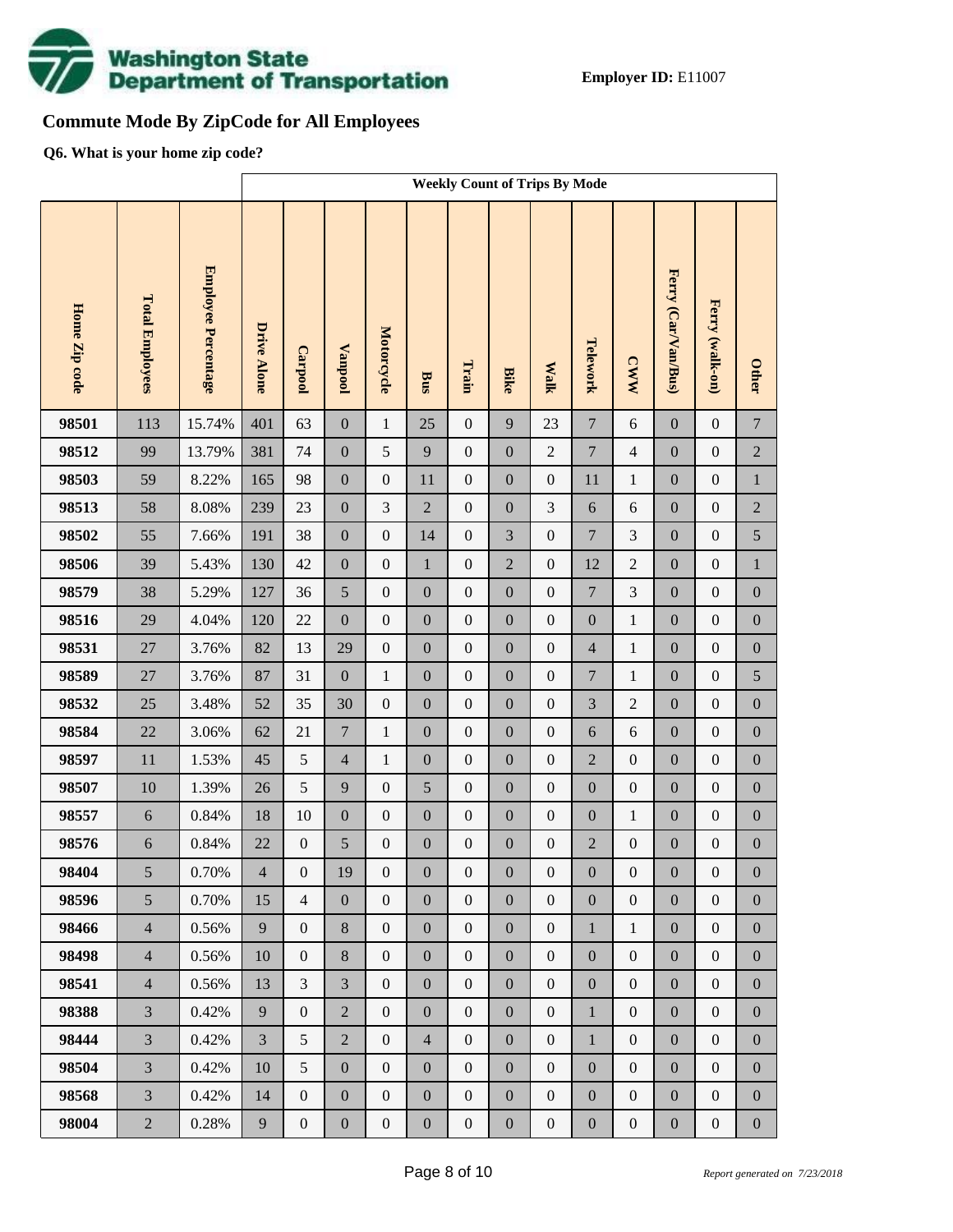

|               |                        |                     |                  | <b>Weekly Count of Trips By Mode</b> |                  |                  |                  |                  |                  |                  |                  |                  |                     |                  |                  |
|---------------|------------------------|---------------------|------------------|--------------------------------------|------------------|------------------|------------------|------------------|------------------|------------------|------------------|------------------|---------------------|------------------|------------------|
| Home Zip code | <b>Total Employees</b> | Employee Percentage | Drive Alone      | Carpool                              | <b>Lanpool</b>   | Motorcycle       | Bus              | Train            | <b>Bike</b>      | <b>Walk</b>      | Telework         | <b>CWW</b>       | Ferry (Car/Van/Bus) | Ferry (walk-on)  | <b>Other</b>     |
| 98335         | $\sqrt{2}$             | 0.28%               | $\boldsymbol{7}$ | $\boldsymbol{0}$                     | 3                | $\boldsymbol{0}$ | $\boldsymbol{0}$ | $\boldsymbol{0}$ | $\boldsymbol{0}$ | $\boldsymbol{0}$ | $\boldsymbol{0}$ | $\boldsymbol{0}$ | $\boldsymbol{0}$    | $\boldsymbol{0}$ | $\boldsymbol{0}$ |
| 98338         | $\sqrt{2}$             | 0.28%               | $\boldsymbol{0}$ | $\sqrt{5}$                           | 5                | $\boldsymbol{0}$ | $\boldsymbol{0}$ | $\boldsymbol{0}$ | $\boldsymbol{0}$ | $\boldsymbol{0}$ | $\boldsymbol{0}$ | $\boldsymbol{0}$ | $\boldsymbol{0}$    | $\boldsymbol{0}$ | $\boldsymbol{0}$ |
| 98371         | $\sqrt{2}$             | 0.28%               | 10               | $\boldsymbol{0}$                     | $\boldsymbol{0}$ | $\boldsymbol{0}$ | $\boldsymbol{0}$ | $\boldsymbol{0}$ | $\boldsymbol{0}$ | $\boldsymbol{0}$ | $\boldsymbol{0}$ | $\boldsymbol{0}$ | $\boldsymbol{0}$    | $\boldsymbol{0}$ | $\boldsymbol{0}$ |
| 98373         | $\sqrt{2}$             | 0.28%               | $\overline{4}$   | $\boldsymbol{0}$                     | 3                | $\boldsymbol{0}$ | $\boldsymbol{0}$ | $\boldsymbol{0}$ | $\boldsymbol{0}$ | $\boldsymbol{0}$ | $\sqrt{2}$       | $\boldsymbol{0}$ | $\boldsymbol{0}$    | $\boldsymbol{0}$ | $\boldsymbol{0}$ |
| 98405         | $\sqrt{2}$             | 0.28%               | $\mathbf{1}$     | $\boldsymbol{0}$                     | $\sqrt{6}$       | $\boldsymbol{0}$ | $\boldsymbol{0}$ | $\boldsymbol{0}$ | $\boldsymbol{0}$ | $\mathbf{1}$     | $\mathbf{1}$     | $\boldsymbol{0}$ | $\boldsymbol{0}$    | $\boldsymbol{0}$ | $\boldsymbol{0}$ |
| 98406         | $\sqrt{2}$             | 0.28%               | $\boldsymbol{7}$ | $\mathbf{1}$                         | $\boldsymbol{0}$ | $\boldsymbol{0}$ | $\boldsymbol{0}$ | $\boldsymbol{0}$ | $\boldsymbol{0}$ | $\boldsymbol{0}$ | $\,1$            | $\mathbf{1}$     | $\boldsymbol{0}$    | $\boldsymbol{0}$ | $\boldsymbol{0}$ |
| 98408         | $\sqrt{2}$             | 0.28%               | 9                | $\boldsymbol{0}$                     | $\boldsymbol{0}$ | $\boldsymbol{0}$ | $\boldsymbol{0}$ | $\boldsymbol{0}$ | $\boldsymbol{0}$ | $\boldsymbol{0}$ | $\,1$            | $\boldsymbol{0}$ | $\boldsymbol{0}$    | $\boldsymbol{0}$ | $\boldsymbol{0}$ |
| 98443         | $\sqrt{2}$             | 0.28%               | $\sqrt{5}$       | $\mathfrak{Z}$                       | $\boldsymbol{0}$ | $\boldsymbol{0}$ | $\boldsymbol{0}$ | $\boldsymbol{0}$ | $\boldsymbol{0}$ | $\boldsymbol{0}$ | $\sqrt{2}$       | $\boldsymbol{0}$ | $\boldsymbol{0}$    | $\boldsymbol{0}$ | $\boldsymbol{0}$ |
| 98445         | $\sqrt{2}$             | 0.28%               | $\sqrt{2}$       | $\overline{4}$                       | 3                | $\boldsymbol{0}$ | $\boldsymbol{0}$ | $\boldsymbol{0}$ | $\boldsymbol{0}$ | $\boldsymbol{0}$ | $\boldsymbol{0}$ | $\boldsymbol{0}$ | $\boldsymbol{0}$    | $\boldsymbol{0}$ | $\boldsymbol{0}$ |
| 98530         | $\sqrt{2}$             | 0.28%               | $\sqrt{5}$       | $\mathfrak{Z}$                       | $\boldsymbol{0}$ | $\boldsymbol{0}$ | $\boldsymbol{0}$ | $\boldsymbol{0}$ | $\boldsymbol{0}$ | $\boldsymbol{0}$ | $\boldsymbol{0}$ | $\boldsymbol{0}$ | $\boldsymbol{0}$    | $\boldsymbol{0}$ | $\boldsymbol{0}$ |
| 98550         | $\sqrt{2}$             | 0.28%               | $\overline{2}$   | $\boldsymbol{0}$                     | 3                | $\boldsymbol{0}$ | $\boldsymbol{0}$ | $\boldsymbol{0}$ | $\boldsymbol{0}$ | $\boldsymbol{0}$ | $\overline{4}$   | $\mathbf{1}$     | $\boldsymbol{0}$    | $\boldsymbol{0}$ | $\boldsymbol{0}$ |
| 98563         | $\sqrt{2}$             | 0.28%               | 10               | $\boldsymbol{0}$                     | $\boldsymbol{0}$ | $\boldsymbol{0}$ | $\boldsymbol{0}$ | $\boldsymbol{0}$ | $\boldsymbol{0}$ | $\boldsymbol{0}$ | $\boldsymbol{0}$ | $\boldsymbol{0}$ | $\boldsymbol{0}$    | $\boldsymbol{0}$ | $\boldsymbol{0}$ |
| 98565         | $\sqrt{2}$             | 0.28%               | $\boldsymbol{0}$ | $\overline{9}$                       | $\boldsymbol{0}$ | $\boldsymbol{0}$ | $\boldsymbol{0}$ | $\boldsymbol{0}$ | $\boldsymbol{0}$ | $\boldsymbol{0}$ | $\boldsymbol{0}$ | $\boldsymbol{0}$ | $\boldsymbol{0}$    | $\boldsymbol{0}$ | $\boldsymbol{0}$ |
| 98570         | $\sqrt{2}$             | 0.28%               | $\sqrt{6}$       | $\boldsymbol{0}$                     | $\boldsymbol{0}$ | $\boldsymbol{0}$ | $\boldsymbol{0}$ | $\boldsymbol{0}$ | $\boldsymbol{0}$ | $\boldsymbol{0}$ | $\mathfrak{Z}$   | $\boldsymbol{0}$ | $\boldsymbol{0}$    | $\boldsymbol{0}$ | $\boldsymbol{0}$ |
|               | $\mathbf{1}$           | 0.14%               | $\boldsymbol{0}$ | $\boldsymbol{0}$                     | 5                | $\boldsymbol{0}$ | $\boldsymbol{0}$ | $\boldsymbol{0}$ | $\boldsymbol{0}$ | $\boldsymbol{0}$ | $\boldsymbol{0}$ | $\boldsymbol{0}$ | $\boldsymbol{0}$    | $\boldsymbol{0}$ | $\boldsymbol{0}$ |
| 8402          | $\mathbf{1}$           | 0.14%               | $\boldsymbol{0}$ | $\boldsymbol{0}$                     | $\boldsymbol{0}$ | $\boldsymbol{0}$ | $\boldsymbol{0}$ | $\boldsymbol{0}$ | 3                | $\mathbf{1}$     | $\boldsymbol{0}$ | $\mathbf{1}$     | $\boldsymbol{0}$    | $\boldsymbol{0}$ | $\boldsymbol{0}$ |
| 97146         | $\mathbf{1}$           | 0.14%               | $\overline{4}$   | $\boldsymbol{0}$                     | $\boldsymbol{0}$ | $\boldsymbol{0}$ | $\boldsymbol{0}$ | $\boldsymbol{0}$ | $\boldsymbol{0}$ | $\boldsymbol{0}$ | $\boldsymbol{0}$ | $\,1$            | $\boldsymbol{0}$    | $\boldsymbol{0}$ | $\boldsymbol{0}$ |
| 97211         | $\mathbf{1}$           | 0.14%               | $\overline{0}$   | $\mathbf{0}$                         | $\mathbf{0}$     | $\mathbf{0}$     | $\boldsymbol{0}$ | $\boldsymbol{0}$ | $\mathbf{0}$     | $\boldsymbol{0}$ | $\boldsymbol{0}$ | $\boldsymbol{0}$ | $\boldsymbol{0}$    | $\mathbf{0}$     | $\sqrt{6}$       |
| 98002         | $\mathbf{1}$           | 0.14%               | $\boldsymbol{0}$ | $\boldsymbol{0}$                     | 5                | $\boldsymbol{0}$ | $\boldsymbol{0}$ | $\boldsymbol{0}$ | $\boldsymbol{0}$ | $\boldsymbol{0}$ | $\boldsymbol{0}$ | $\boldsymbol{0}$ | $\boldsymbol{0}$    | $\boldsymbol{0}$ | $\boldsymbol{0}$ |
| 98003         | $\mathbf{1}$           | 0.14%               | $\boldsymbol{0}$ | 3                                    | $\boldsymbol{0}$ | $\boldsymbol{0}$ | $\boldsymbol{0}$ | $\boldsymbol{0}$ | $\mathbf{0}$     | $\boldsymbol{0}$ | $\boldsymbol{0}$ | $\boldsymbol{0}$ | $\boldsymbol{0}$    | $\mathbf{0}$     | $\boldsymbol{0}$ |
| 98006         | $\mathbf{1}$           | 0.14%               | $\boldsymbol{0}$ | $\boldsymbol{0}$                     | 5                | $\boldsymbol{0}$ | $\boldsymbol{0}$ | $\boldsymbol{0}$ | $\boldsymbol{0}$ | $\boldsymbol{0}$ | $\boldsymbol{0}$ | $\boldsymbol{0}$ | $\boldsymbol{0}$    | $\boldsymbol{0}$ | $\boldsymbol{0}$ |
| 98101         | $\mathbf{1}$           | 0.14%               | $5\overline{)}$  | $\mathbf{0}$                         | $\boldsymbol{0}$ | $\boldsymbol{0}$ | $\boldsymbol{0}$ | $\boldsymbol{0}$ | $\mathbf{0}$     | $\boldsymbol{0}$ | $\boldsymbol{0}$ | $\boldsymbol{0}$ | $\boldsymbol{0}$    | $\boldsymbol{0}$ | $\boldsymbol{0}$ |
| 98110         | $\mathbf{1}$           | 0.14%               | $\mathbf{1}$     | $\boldsymbol{0}$                     | $\boldsymbol{0}$ | $\boldsymbol{0}$ | $\boldsymbol{0}$ | $\boldsymbol{0}$ | $\mathbf{0}$     | 3                | $\overline{2}$   | $\boldsymbol{0}$ | $\boldsymbol{0}$    | $\boldsymbol{0}$ | $\boldsymbol{0}$ |
| 98198         | $\mathbf{1}$           | 0.14%               | 5                | $\mathbf{0}$                         | $\boldsymbol{0}$ | $\boldsymbol{0}$ | $\boldsymbol{0}$ | $\boldsymbol{0}$ | $\mathbf{0}$     | $\boldsymbol{0}$ | $\boldsymbol{0}$ | $\boldsymbol{0}$ | $\boldsymbol{0}$    | $\boldsymbol{0}$ | $\boldsymbol{0}$ |
| 98328         | $\mathbf{1}$           | 0.14%               | $\boldsymbol{0}$ | $\boldsymbol{0}$                     | 5                | $\boldsymbol{0}$ | $\boldsymbol{0}$ | $\boldsymbol{0}$ | $\mathbf{0}$     | $\boldsymbol{0}$ | $\boldsymbol{0}$ | $\boldsymbol{0}$ | $\boldsymbol{0}$    | $\boldsymbol{0}$ | $\boldsymbol{0}$ |
| 98356         | $\mathbf{1}$           | 0.14%               | $5\overline{)}$  | $\mathbf{0}$                         | $\boldsymbol{0}$ | $\boldsymbol{0}$ | $\boldsymbol{0}$ | $\boldsymbol{0}$ | $\mathbf{0}$     | $\boldsymbol{0}$ | $\boldsymbol{0}$ | $\boldsymbol{0}$ | $\boldsymbol{0}$    | $\boldsymbol{0}$ | $\boldsymbol{0}$ |
| 98387         | $\mathbf{1}$           | 0.14%               | $\boldsymbol{0}$ | $\boldsymbol{0}$                     | 5                | $\boldsymbol{0}$ | $\boldsymbol{0}$ | $\boldsymbol{0}$ | $\mathbf{0}$     | $\boldsymbol{0}$ | $\boldsymbol{0}$ | $\boldsymbol{0}$ | $\boldsymbol{0}$    | $\boldsymbol{0}$ | $\boldsymbol{0}$ |
| 98391         | $\mathbf{1}$           | 0.14%               | $5\overline{)}$  | $\mathbf{0}$                         | $\boldsymbol{0}$ | $\boldsymbol{0}$ | $\boldsymbol{0}$ | $\boldsymbol{0}$ | $\boldsymbol{0}$ | $\boldsymbol{0}$ | $\boldsymbol{0}$ | $\boldsymbol{0}$ | $\boldsymbol{0}$    | $\boldsymbol{0}$ | $\boldsymbol{0}$ |
| 98402         | $\mathbf{1}$           | 0.14%               | $5\overline{)}$  | $\boldsymbol{0}$                     | $\boldsymbol{0}$ | $\boldsymbol{0}$ | $\boldsymbol{0}$ | $\boldsymbol{0}$ | $\boldsymbol{0}$ | $\boldsymbol{0}$ | $\boldsymbol{0}$ | $\boldsymbol{0}$ | $\boldsymbol{0}$    | $\boldsymbol{0}$ | $\boldsymbol{0}$ |